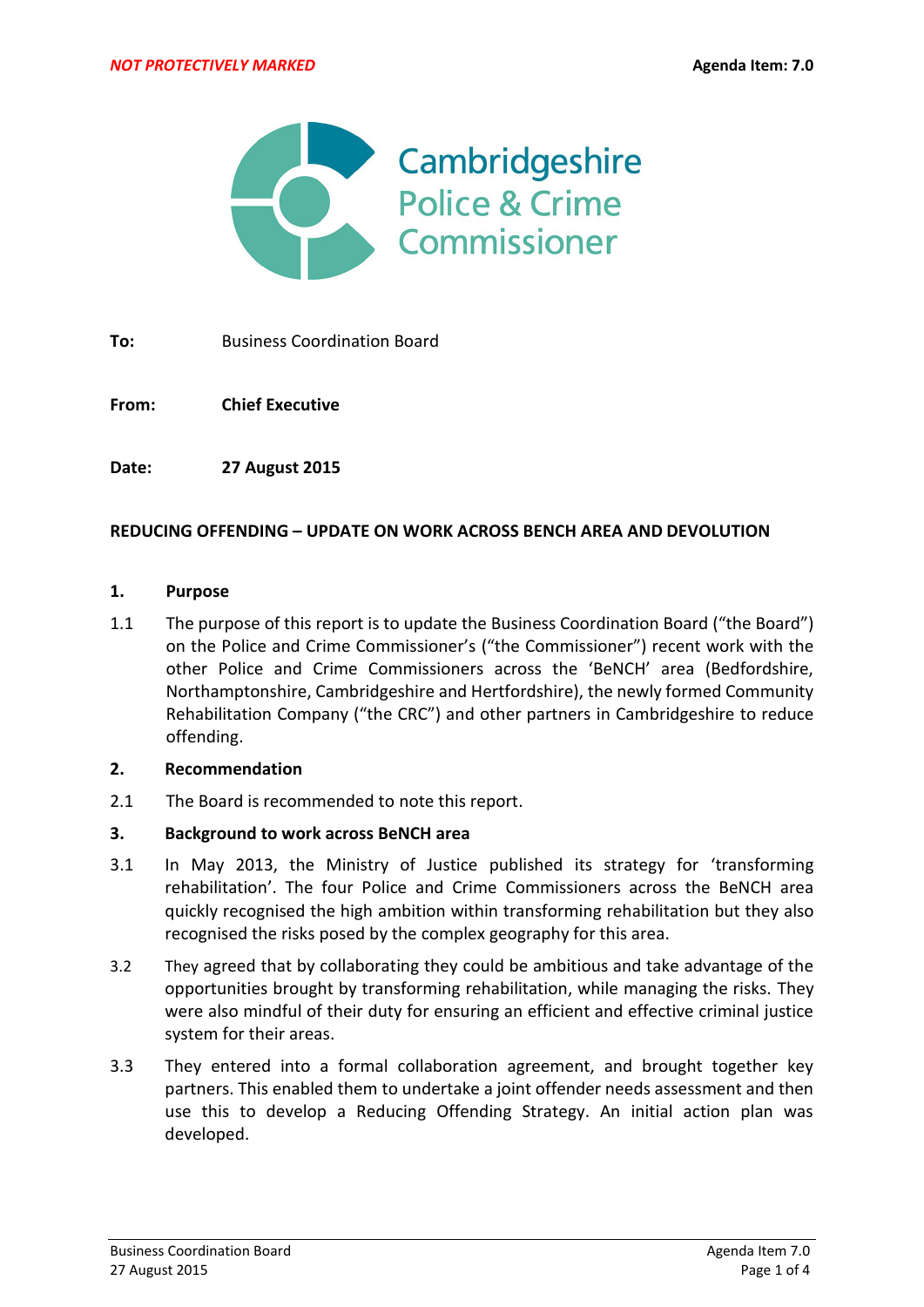3.4 Through the implementation of the Ministry of Justice's transforming rehabilitation strategy, the way in which rehabilitation services are delivered has been undergoing a profound transformation. The National Probation Service was set up on 1 June 2014, along with 21 CRCs that manage low and medium risk offenders. Sodexo took ownership of the BeNCH CRC on 1 February this year.

# **4. BeNCH Reducing Offending Strategy**

- 4.1 The challenges ahead are significant with budget pressures across all services and hidden demand from crimes which are currently under-reported. Given the challenges, there is a need to work together across all services to reduce demand by reducing levels of offending and reoffending.
- 4.2 This begins by getting communities involved to prevent and reduce crime. To create the conditions in our communities that reduce the risk of involvement in crime. Undertaking early proactive work with those at risk of offending. Encouraging people to live offence free lives. Enabling support through community networks where appropriate.
- 4.3 Where crime takes place, we need seamless working across policing, the criminal justice system, local authorities, probation and others to deal with that crime and prevent reoffending.
- 4.4 We also need to continue to develop and join together our case management of those with the most complex needs.

# **2. BeNCH Conference**

- 5.1 On 24 July 2015, the four Commissioners jointly hosted an event, with the BeNCH CRC, to discuss the strategy for preventing offending and reoffending. The conference was attended by nearly 100 individuals from key organisations in the criminal justice system across the four counties.
- 5.2 Speakers from the National Probation Service and the BeNCH CRC updated attendees on how rehabilitation services will operate in the future. A speaker from the Troubled Families Team at the Department for Communities and Local Government outlined details of the troubled families approach and the impact this is having nationally.
- 5.3 Workshops focused on key issues around restorative justice, through the gate services, integrated offender management and health. Local workshops examined the key issues across the four counties.
- 5.4 At the end of the day a new BeNCH Reducing Offending Board was established. The Board met for the first time to consider the issues and actions that had been identified through the course of the conference.

## **3. BeNCH next steps**

6.1 The Board was cognisant of the strong foundation of innovative work to build on across the four counties. The Board will be increasing the frequency of how often it will meet to drive this agenda. Additional work will be undertaken on through the gate and integrated offender management to ensure they can be most effective in a changing environment and to ensure that appropriate linkages are made with the troubled families approach.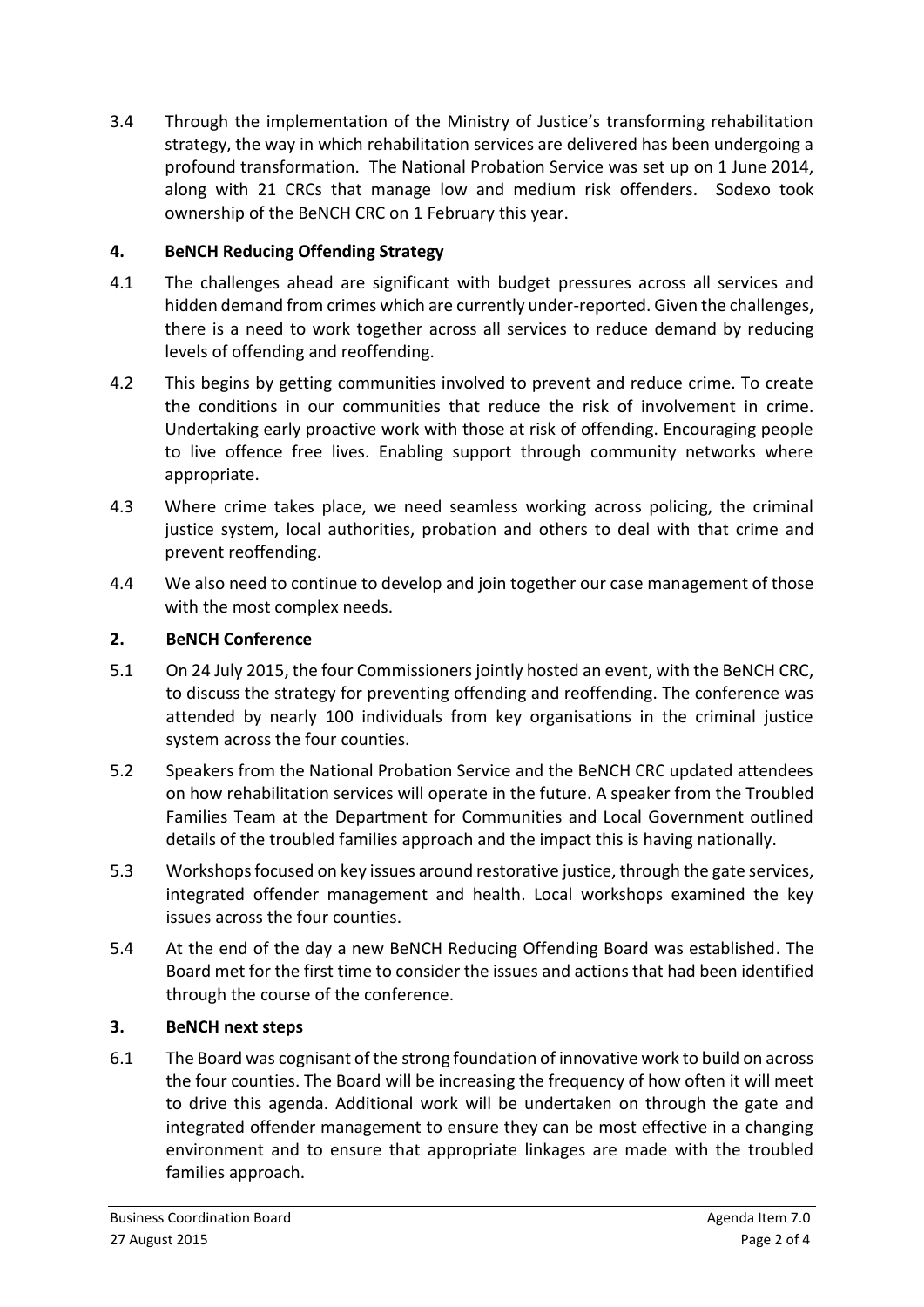- 6.2 Discussions are ongoing to identify if there are any lessons that can be learnt across the Eastern Region.
- 6.3 The new Secretary of State for Justice recently began to set out a vision for further reform of the Criminal Justice System.

## **7. Devolution**

- 7.1 The Government is currently taking a Cities and Local Government Devolution Bill through Parliament to enable local areas to take greater control and responsibility over key public services.
- 7.2 Devolution is providing an opportunity for local areas to take on wide-ranging powers and provides scope for focusing local leadership across community safety, policing and the criminal justice system.
- 7.3 Leaders of key public services across Cambridgeshire and Peterborough, including the Commissioner, as well as the Greater Cambridgeshire Local Enterprise Partnership, have written to the Secretary of State for Communities and Local Government asking to open discussions with the Government about a devolution deal for Cambridgeshire and Peterborough.
- 7.4 They want to discuss a devolution settlement which would cover three main areas:
	- Economic growth;
	- Health and social Care; and
	- Public safety.
- 7.5 A deal for public safety across local authorities, Police, Fire, Probation and other services could build on the good work in place to create a better alignment of police priorities, activity to create safer and stronger communities, sentencing, prisons and probation. More detailed proposals are currently under development.
- 7.4 The Government has also announced it will make further changes, including enabling the fire and rescue services to engage in much closer joint working with the police.

## **8. Recommendation**

8.1 The Board is recommended to note this report

## **BIBLIOGRAPHY**

| <b>Source Document</b> | Agenda Item 11.0 - Transforming Rehabilitation - Eastern Region's<br>Community Rehabilitation Company, Business Coordination Board,<br>25 February 2015<br>http://www.cambridgeshire-pcc.gov.uk/work/The<br>Commissioner's Work - The Police & Crime Commissioner for<br>Cambridgeshire |
|------------------------|-----------------------------------------------------------------------------------------------------------------------------------------------------------------------------------------------------------------------------------------------------------------------------------------|
| <b>Contact Officer</b> | Cristina Strood, Head of Policy and Performance, Office of the<br>Police and Crime Commissioner                                                                                                                                                                                         |